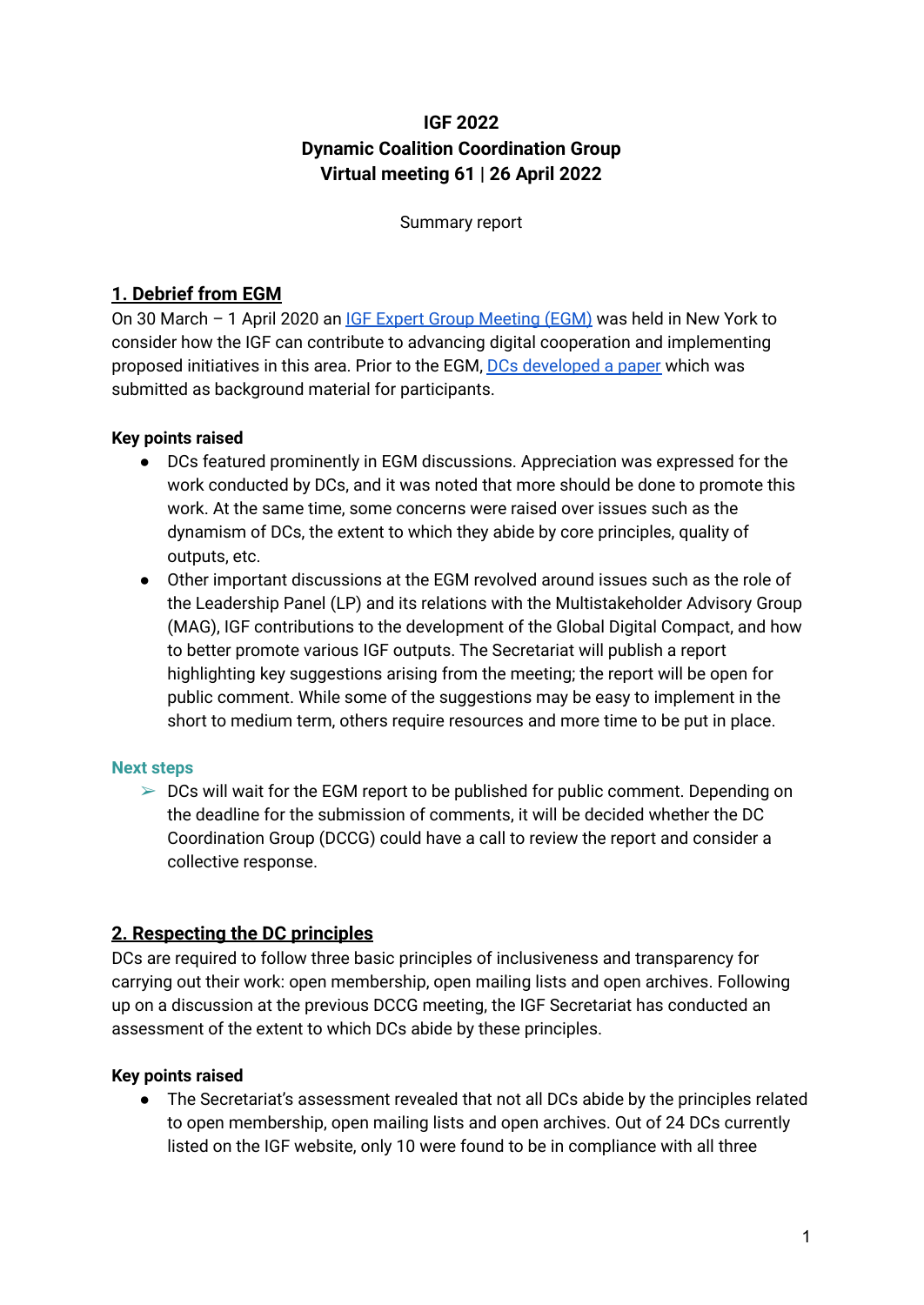principles. Some of the issues found with other DCs include closed mailing lists, lack of clarity on how people can join a mailing list and links to mailing lists not working.

#### **Next steps**

- $\triangleright$  The Secretariat will write to individual DCs to inform them about the identified shortcomings. DCs will have a month to fix the issues and demonstrate compliance with the three open principles.
- $\triangleright$  If there are certain issues that prevent a DC from compliance, these can be discussed with the Secretariat with a view to finding a solution. But the 'final' sanction for non-compliance would be to include the DC in the list of inactive coalitions.

## **3. DCs-MAG relations**

#### **Key points raised & Issues to explore further**

● DCs may want to consider modalities for more engagement with the MAG on either substantive or administrative issues. Although a MAG-DC working group was suggested, it was noted that this could be difficult, given MAG workload. Instead, suggestions were made to improve the communication between MAG and DCs and to ensure that DCs are proactive in approaching the MAG and offering to bring contributions on various issues on the MAG agenda.

# **4. DCs funding**

#### **Key points raised & Issues to explore further**

- Some questions were raised regarding the likelihood of DCs benefiting from financial support for the IGF Secretariat or from assistance from the MAG in identifying funding sources.
	- It was noted that, with the IGF as a whole being underfunded, it is expected that most fundraising efforts will continue to be focused on 'central operations'. And even if funding were to be available, it would be difficult to define a mechanism to decide which DCs would get funded and for what. Moreover, DCs need to be aware of the implications that potential IGF fundinging may have for their independent and autonomous nature.
	- It is also rather unlikely that the MAG could assist with identifying funding sources, given the group's current roles and responsibilities (although this may change if the MAG terms of reference are reviewed).
- There is nothing preventing DCs from looking for funding elsewhere. Given their focus on specific issues, DCs might be able to get funding from sources that may not consider funding the overall IGF.
	- One option worth exploring could be for the IGF Support Association (IGFSA) to provide assistance to DCs by looking for targeted funding for specific DC work.
	- The DCCG itself could consider what it can do to help DCs identify funding sources. For instance, once the Leadership Panel is formed, the DCCG could communicate DC funding needs to the Panel and ask for support in obtaining the needed funds.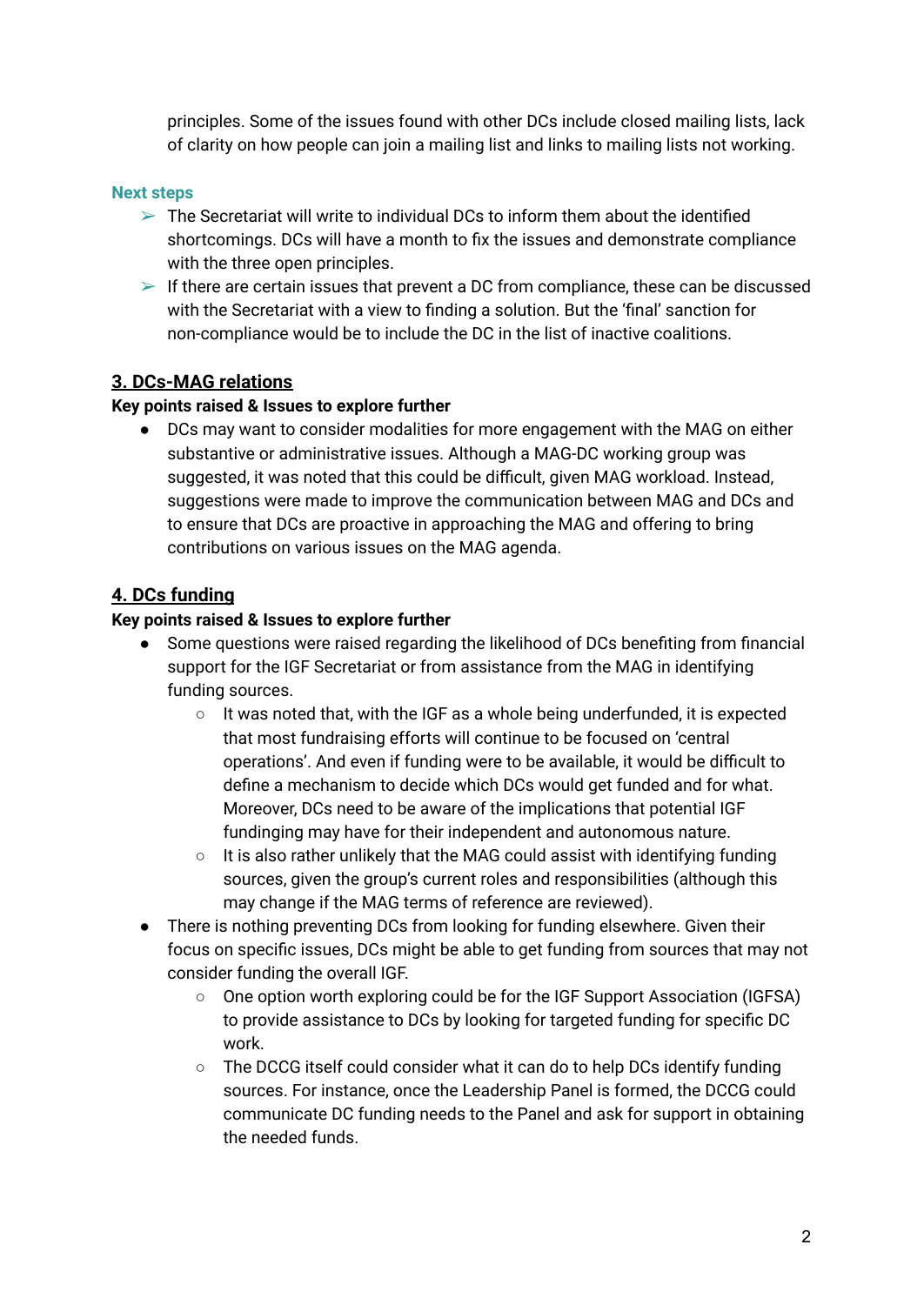○ Also important to look at is the fact that there may be fluid boundaries between the various components of the IGF ecosystem, such as DCs, best practice forum (BPFs) and policy networks (PNs). We have already seen this with the PN on environment, whose work now continues within a dedicated DC on environment. The opposite might work as well: A project within a DC might be suitable to become a best practice forum (BPF) or a policy network (PN), both of which benefit from IGF Secretariat support (i.e. through a consultant).

# **5. Developing common criteria for assessing DCs**

This agenda item, which builds on previous DCCG discussions and the report DCs produced in 2021, was deferred to a future DCCG meeting.

#### **Issues to explore further**

Meanwhile, DCs are invited to consider the following:

● Should there be qualitative or quantitative criteria to assess DCs and their work? While quantitative criteria (e.g. a certain number of calls a DC is expected to hold) may be easier to develop and assess, they may not accurately reflect DC dynamism, especially considering that DCs have different focuses and work modalities. On the other hand, qualitative criteria may be more difficult to develop, and there is also the question of who would assess the quality of DCs work.

\*\*\*